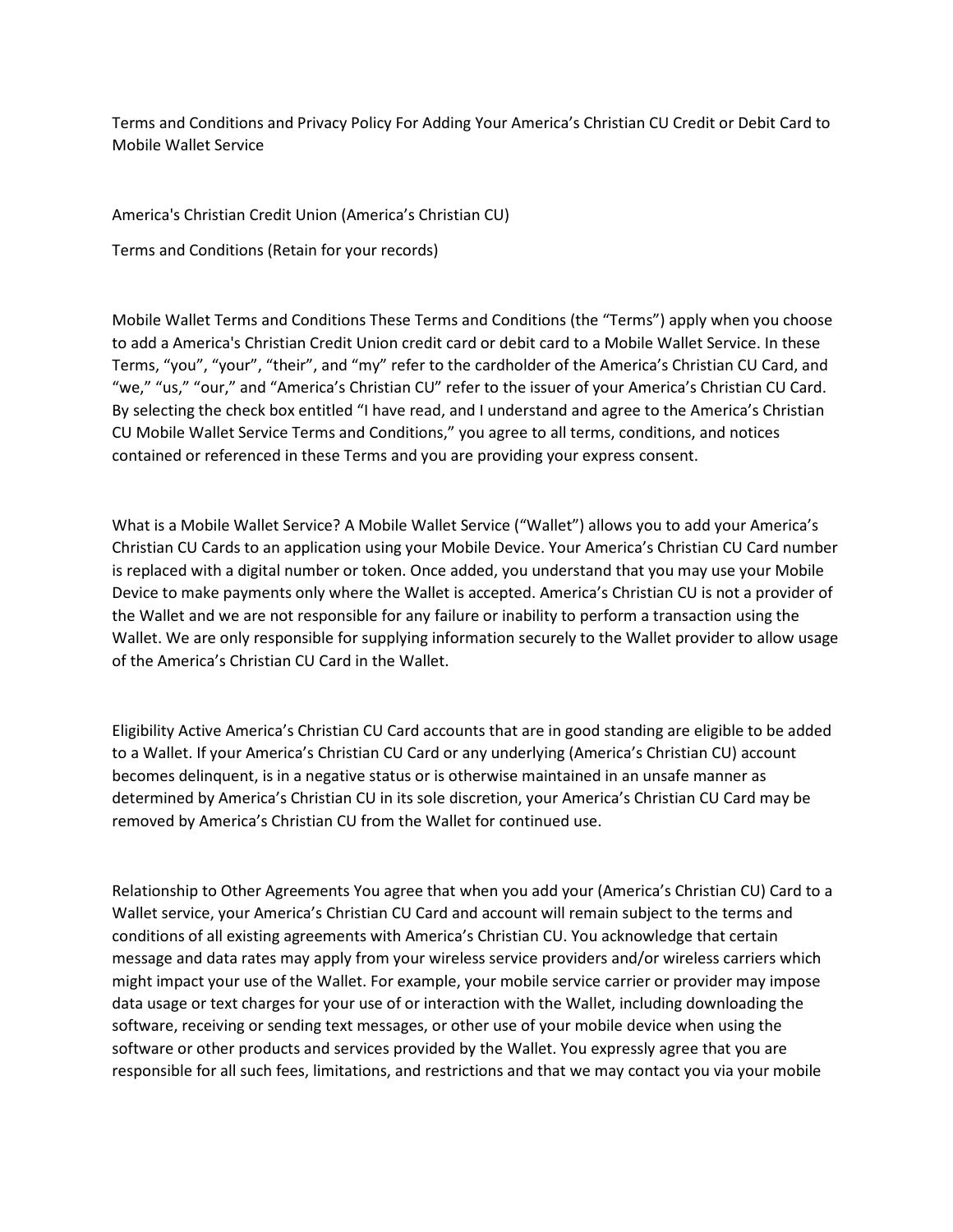device for any purpose concerning your accounts at America's Christian CU, including account servicing and collection purposes.

Account Ownership/Accurate Information You represent that you are the legal owner of the account and other financial information which may be accessed via the Wallet. You represent and agree that all information you provide in connection with the Wallet is accurate, current, and complete, and that you have the right to provide such information to us for the purpose of operating the Wallet. You agree not to misrepresent your identity or your account information.

Measures to maintain your privacy and security Once you have added your America's Christian CU Card to a Wallet service, America's Christian CU is responsible for securely transmitting your information to your Wallet service provider. Your information is only sent through secure channels. You agree that we may share your information with the Wallet provider, a payment network, and others in order to provide the services you have requested, to make information available to you about your America's Christian CU Card transactions, and to improve our ability to offer these services. We do not control the privacy and security of your information that may be held by the Wallet provider and that is governed by the privacy policy given to you by the Wallet provider. You agree not to leave your Mobile Device unattended while logged into the Wallet and to log off immediately at the completion of each access by you. You agree not to provide your password or other access information to any other person. If you believe that someone may have unauthorized access to your Mobile Device, you agree to immediately cancel your access to the Wallet associated with the Mobile Device. You agree to provide us with immediate notice in the event you suspect fraud or any unauthorized access to any of your accounts. You agree to comply with all applicable laws, rules and regulations in connection with your America's Christian CU Card.

You agree to take every precaution to ensure the safety, security and integrity of your account and transactions when using the Wallet.

We may in some cases make individually identifying information available only in the following circumstances: where ordered by a court or other legal body or where it is lawfully permitted or required; where we have agreed to provide information under contracts to vendors and partners to make products and services available to our members; or where the member has requested or consents to the disclosure of information. In those cases where we disclose information to outside vendors, we require that they use it for no purposes other than providing previously specified services to our members.

Changes in these Terms and Conditions Except as otherwise required by law, America's Christian CU may in its sole discretion change these terms, and modify or cancel the eligibility to use your America's Christian CU Card with a Wallet service at any time, without notice. You cannot change these terms but